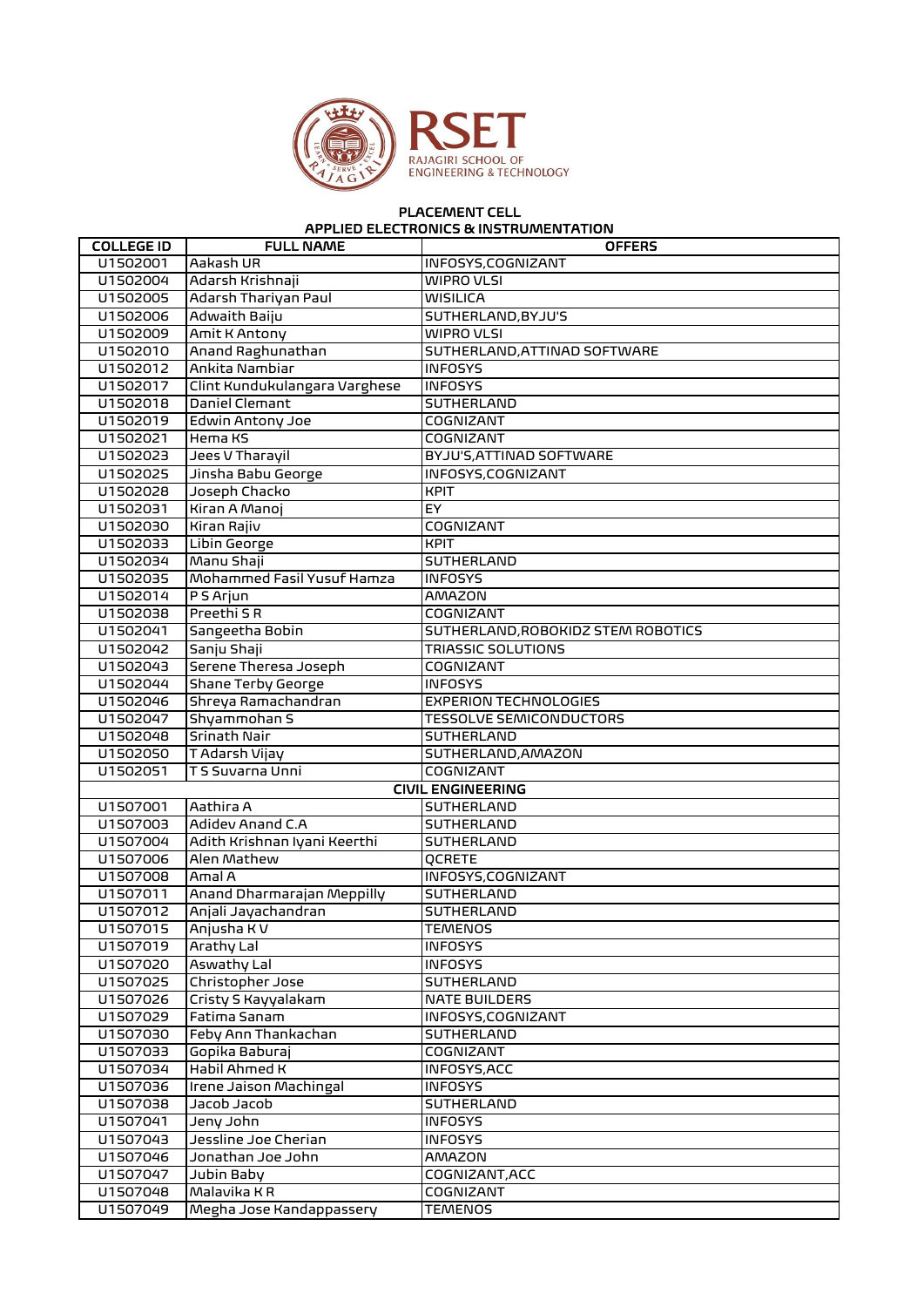| U1507051             | Nithya Lalichan                             | <b>INFOSYS</b>                                                       |
|----------------------|---------------------------------------------|----------------------------------------------------------------------|
| U1507052             | Oliviya Pradeep                             | SUTHERLAND                                                           |
| U1507054             | Peter Mattackal John                        | AMAZON.SOUTH INDIAN BANK                                             |
| U1507064             | Sreelakshmi M Krishnan                      | <b>SOUTH INDIAN BANK</b>                                             |
| U1507069             | Vijay B Varghese                            | <b>AMAZON</b>                                                        |
|                      |                                             | <b>COMPUTER SCIENCE &amp; ENGINEERING</b>                            |
| U1503001             | Aathira Anilkumar                           | INFOSYS, COGNIZANT, TEMENOS                                          |
| U1503002             | Abdul Muizz Fizal Abdushukoor               | INFOSYS, WIPRO, TEMENOS                                              |
| U1503003             | Abel Alexander John                         | RUBYSEVEN STUDIOS, UVIONICS                                          |
| U1503004             | Abey Kurian                                 | UST GLOBAL                                                           |
| U1503005             | <b>Abhinand Tk</b>                          | COGNIZANT                                                            |
| U1503006             | Abhiram Venugopal                           | <b>INFOSYS</b>                                                       |
| U1503007             | Abraham Mathew                              | <b>TRIASSIC SOLUTIONS</b>                                            |
| U1503008             | Abraham Wilson                              | INFOSYS, COGNIZANT                                                   |
| U1503010             | Aditya Menon                                | INFOSYS, WIPRO, COGNIZANT, VANENBURG                                 |
| U1503011             | Aditya Nair                                 | SUTHERLAND, REDBLACK                                                 |
| U1503013             | Agatha Mary James                           | COGNIZANT                                                            |
| U1503014             | <b>Agnet Thomas</b>                         | INFOSYS, WIPRO, COGNIZANT, TEMENOS                                   |
| U1503015             | Ahini Abraham                               | INFOSYS, TCS                                                         |
| U1503016             | Aishwarya Nair                              | <b>INFOSYS</b>                                                       |
| U1503017             | Aiswarya Satheesh                           | COGNIZANT, MUSIGMA                                                   |
| U1503018             | Aiswarya Sushil                             | EY.                                                                  |
| U1503019             | Ajay Kumar C                                | <b>EXPERION TECHNOLOGIES</b>                                         |
| U1503022             | Akshay George                               | INCTURE TECHNOLOGIES                                                 |
| U1503023             | Alec William David                          | <b>IBM</b>                                                           |
| U1503024             | Aleena Thekla Mary                          | INCTURE TECHNOLOGIES, TCS                                            |
| U1503025             | Alvin Chris Antony                          | TRIASSIC SOLUTIONS, VERIZON                                          |
| U1503026             | Alvin Jose                                  | <b>INFOSYS</b>                                                       |
| U1503027             | Anagha Cs                                   | IBM,TCS                                                              |
| U1503028             | Anandakrishnan V                            | INFOSYS, COGNIZANT, VANENBURG                                        |
| U1503029             | Anaswara Venugopal                          | <b>TATA ELXSI</b>                                                    |
| U1503030             | Anisha Chinnu Abraham                       | INFOSYS, COGNIZANT, INFORMATICA                                      |
| U1503031             | Anitha Pathadan                             | INFOSYS, WIPRO, COGNIZANT                                            |
| U1503033             | Anitta Paul                                 | INFOSYS, COGNIZANT, TEMENOS                                          |
| U1503032             | Anitta Varghese                             | INFOSYS, WIPRO                                                       |
| U1503035             | Anju Benji<br>Anna Joe                      | COGNIZANT<br>INFOSYS, COGNIZANT                                      |
| U1503036<br>U1503038 | Anshid Ameen Vv                             | SUTHERLAND                                                           |
| U1503039             | Ansu Babu Moonjely                          | <b>IBM</b>                                                           |
| U1503041             | Anumol E                                    | <b>TRAVANCORE ANALYTICS</b>                                          |
| U1503042             | Aparna Jyothi                               | WIPRO, TCS                                                           |
| U1503045             | Arya J                                      | <b>INFOSYS</b>                                                       |
| U1503046             | <b>Ashel Augustine</b>                      | COGNIZANT                                                            |
| U1503047             | Ashish Jacob John                           | BYJU'S                                                               |
| U1503048             | <b>Ashly Augustine</b>                      | <b>INFOSYS</b>                                                       |
| U1503049             | Ashmi Kunjumon                              | COGNIZANT                                                            |
| U1503051             | Aswin Vijayakumar                           | INFOSYS, COGNIZANT                                                   |
| U1503052             | Athira Shiby                                | INFOSYS, COGNIZANT                                                   |
| U1503053             | Austin Abraham A. H.                        | SUTHERLAND                                                           |
| U1503054             | Ayush Balachandran                          | INFOSYS, WIPRO, COGNIZANT, INFORMATICA                               |
| U1503055             | Bella Mattam                                | TATA ELXSI                                                           |
| U1503056             | Binsu Elizabeth Varghese                    | COGNIZANT                                                            |
| U1503057             | Boni Sebi George                            | COGNIZANT, COMMVAULT                                                 |
| U1503058             |                                             |                                                                      |
| U1503060             | <b>Britto T Prince</b>                      | TRIASSIC SOLUTIONS,COMMVAULT                                         |
|                      |                                             | INFOSYS, COGNIZANT                                                   |
| U1503062             | Christy George Joseph<br>David Gigu Cheeran | <b>IBM</b>                                                           |
| U1503063             |                                             |                                                                      |
| U1503064             | David Joseph Johnson<br>David Joy           | SUTHERLAND, SAYONE TECHNOLOGIES, BYJU'S<br><b>TRIASSIC SOLUTIONS</b> |
| U1503065             | Dennis Moncy                                | <b>UVIONICS</b>                                                      |
| U1503066             | Dhiyamol K.R.                               | INFOSYS, COGNIZANT                                                   |
| U1503067             | Divya Rose Raju                             | <b>INFOSYS</b>                                                       |
| U1503069             | Dona Anna Reji                              | SUTHERLAND, AMAZON, EY                                               |
| U1503068             | Dona Mary Mathew                            | INFOSYS, COGNIZANT                                                   |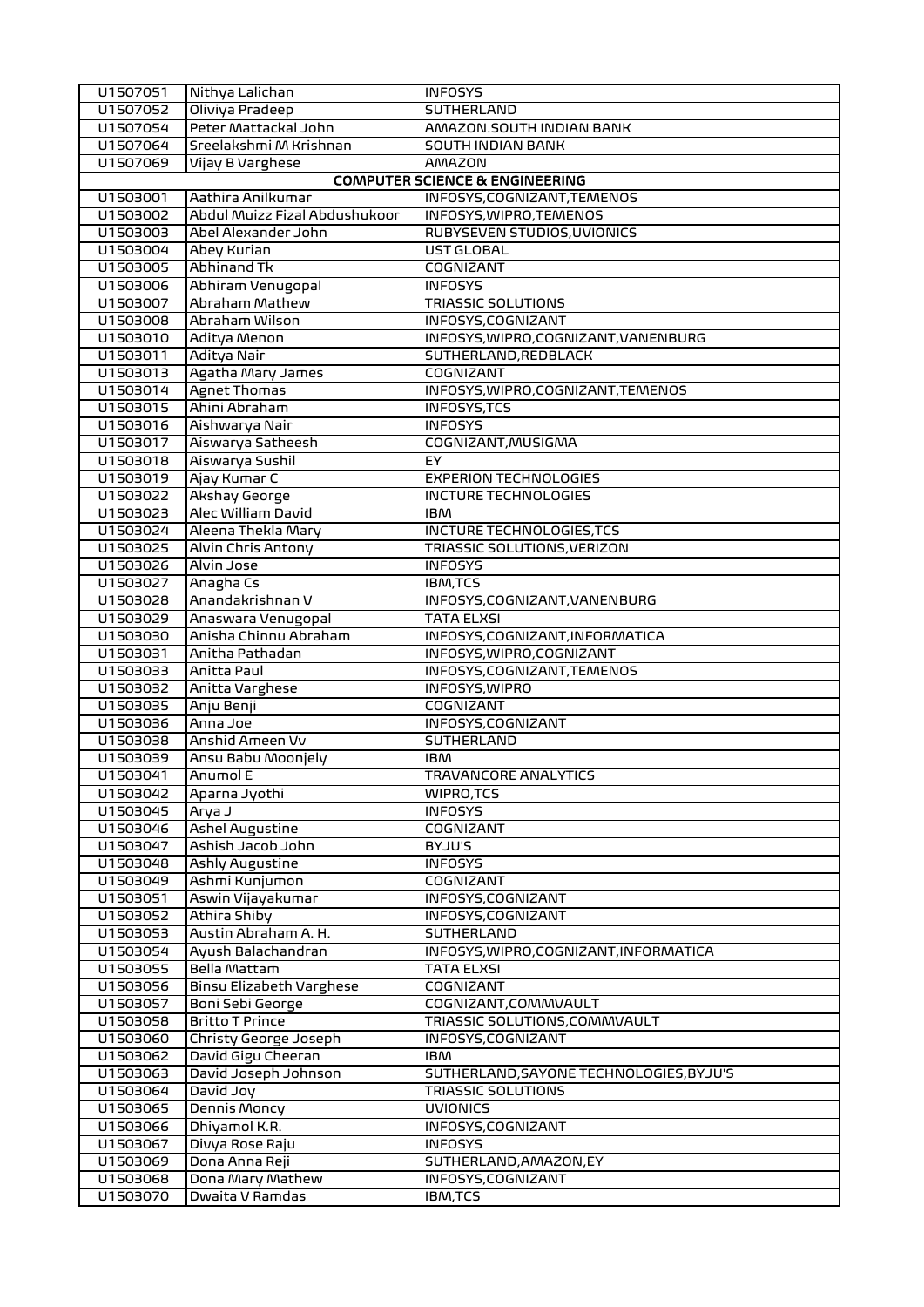| U1503071             | <b>Elzabeth Thomas</b>    | INFOSYS, WIPRO, COGNIZANT               |
|----------------------|---------------------------|-----------------------------------------|
| U1503073             | Finu Nazar                | INFOSYS, COGNIZANT                      |
| U1503074             | <b>Fiya Francis</b>       | COGNIZANT, TEMENOS                      |
| U1503075             | Franklin Antony           | <b>INFOSYS</b>                          |
| U1503076             | Gautam Gopal              | SUTHERLAND                              |
| U1503077             | Gautham J                 | INCTURE TECHNOLOGIES                    |
| U1503079             | Geena Mariam George       | INFOSYS, COGNIZANT                      |
| U1503080             | Geevan Gigi Mathew        | EY                                      |
| U1503081             | George V Jose             | <b>COGNIZANT</b>                        |
| U1503082             | Gopika Gopakumar          | <b>INFOSYS</b>                          |
| U1503084             | Greeta Jobson             | COGNIZANT                               |
| U1503085             | <b>Irene Mary Mathew</b>  | WIPRO,COGNIZANT,TEMENOS                 |
| U1503086             | <b>Iris Jestin</b>        | GADGEON                                 |
| U1503087             | Jahanara Mohamed          | SUTHERLAND, RUBYSEVEN STUDIOS           |
| U1503088             | Jaseel K Haris            | <b>INFOSYS</b>                          |
| U1503089             | Jewel Jo Prince           | <b>TRIASSIC SOLUTIONS</b>               |
| U1503090             | Jibin John                | SUTHERLAND                              |
| U1503091             |                           | COGNIZANT                               |
| U1503093             | Jisma Baby<br>Joel Kurian |                                         |
|                      |                           | SUTHERLAND                              |
| u1503094             | John Polachan             | EY.                                     |
| U1503095             | Jomol George              | INFOSYS, COGNIZANT                      |
| U1503097             | Joseph Antony Vaikath     | INFOSYS, COGNIZANT                      |
| U1503099             | Joseph Chungath           | <b>SUTHERLAND</b>                       |
| U1503098             | Joseph Mathew             | COGNIZANT, TEMENOS                      |
| U1503096             | Joseph Varghese           | COGNIZANT                               |
| U1503100             | Joshua Joseph             | INFOSYS, COGNIZANT, COMMVAULT           |
| U1503101             | Jubitta John              | INFOSYS, COGNIZANT, TEMENOS             |
| U1503102             | K Glin Zachariah          | INFOSYS, WIPRO, COGNIZANT               |
| U1503103             | Karun Jossy               | COGNIZANT                               |
| U1503105             | Kavya Gopalakrishnan      | INFOSYS, COGNIZANT                      |
| U1503104             | Kavya R Mathew            | UST GLOBAL, VIRTUSA                     |
| U1503106             | Kavyasree M               | INFOSYS, COGNIZANT, TEMENOS             |
| U1503107             | Keerthana S               | <b>NISSAN</b>                           |
| U1503108             | Keerthana Valsan          | <b>MUSIGMA</b>                          |
| U1503110             | Kiran Bal                 | <b>TRIASSIC SOLUTIONS</b>               |
| U1503109             | Kiran Jose                | COGNIZANT                               |
| U1503112             | Lakshmi Hitho             | SUTHERLAND, HEXAWARE, RUBYSEVEN STUDIOS |
| U1503111             | Lakshmi. H                | INFOSYS, COGNIZANT                      |
| U1503113             | Livya J Mathew            | <b>INFOSYS</b>                          |
| U1503114             | Lucy Maria Joseph         | INFOSYS, COGNIZANT, VERIZON             |
| U1503116             | Maqboola Sulthana KP      | INFOSYS, COGNIZANT                      |
| U1503118             | Maria Cherian             | COGNIZANT, TEMENOS                      |
| U1503117             | Maria Johnson             | INFOSYS, COGNIZANT                      |
| U1503119             | Maria Teresa T Benedict   | <b>NEUDESIC</b>                         |
| U1503120             | Mariya Tony               |                                         |
| U1503121             |                           | COGNIZANT                               |
|                      | Mary Joshy Mampilly       |                                         |
|                      |                           | <b>INFOSYS</b>                          |
| U1503122             | Mathew Jovit              | <b>INFOSYS</b>                          |
| U1503124             | Megha D Raj               | <b>UVIONICS</b>                         |
| U1503125             | Mervin Manoj Mathew       | INFOSYS, COGNIZANT                      |
| U1503127             | Mohammed Shasin Saleem    | INFOSYS, COGNIZANT, TEMENOS             |
| U1503129             | Monica Evgene             | INFOSYS, WIPRO, COGNIZANT               |
| U1503132             | Nandu S Raj               | INFOSYS, COGNIZANT                      |
| u1503133             | Nandu Sunil               | SUTHERLAND                              |
| U1503134             | Nathaniel Roby Vettoor    | SUTHERLAND, SAYONE TECHNOLOGIES         |
| U1503137             | Nikita John               | <b>WIPRO</b>                            |
| U1503138             | Nikitha Rajan P           | <b>INFOSYS</b>                          |
| U1503139             | Nileena Polson            | INFOSYS, COGNIZANT, TEMENOS             |
| U1503140             | Nimmi Jose                | INFOSYS, COGNIZANT, TEMENOS             |
| U1503141             | Noora Fathima             | COGNIZANT                               |
| U1503142             | P R Hari Kamath           | SUTHERLAND, SPERIDIAN TECHNOLOGIES      |
| U1503143             | Pranav Madava Dev         | <b>KEYVALUE SYSTEMS</b>                 |
| U1503144             | Premjith                  | COGNIZANT                               |
| U1503145<br>U1503146 | Preveen Raj<br>Renu Manoj | INFOSYS, WIPRO, COGNIZANT<br>RAPIDVALUE |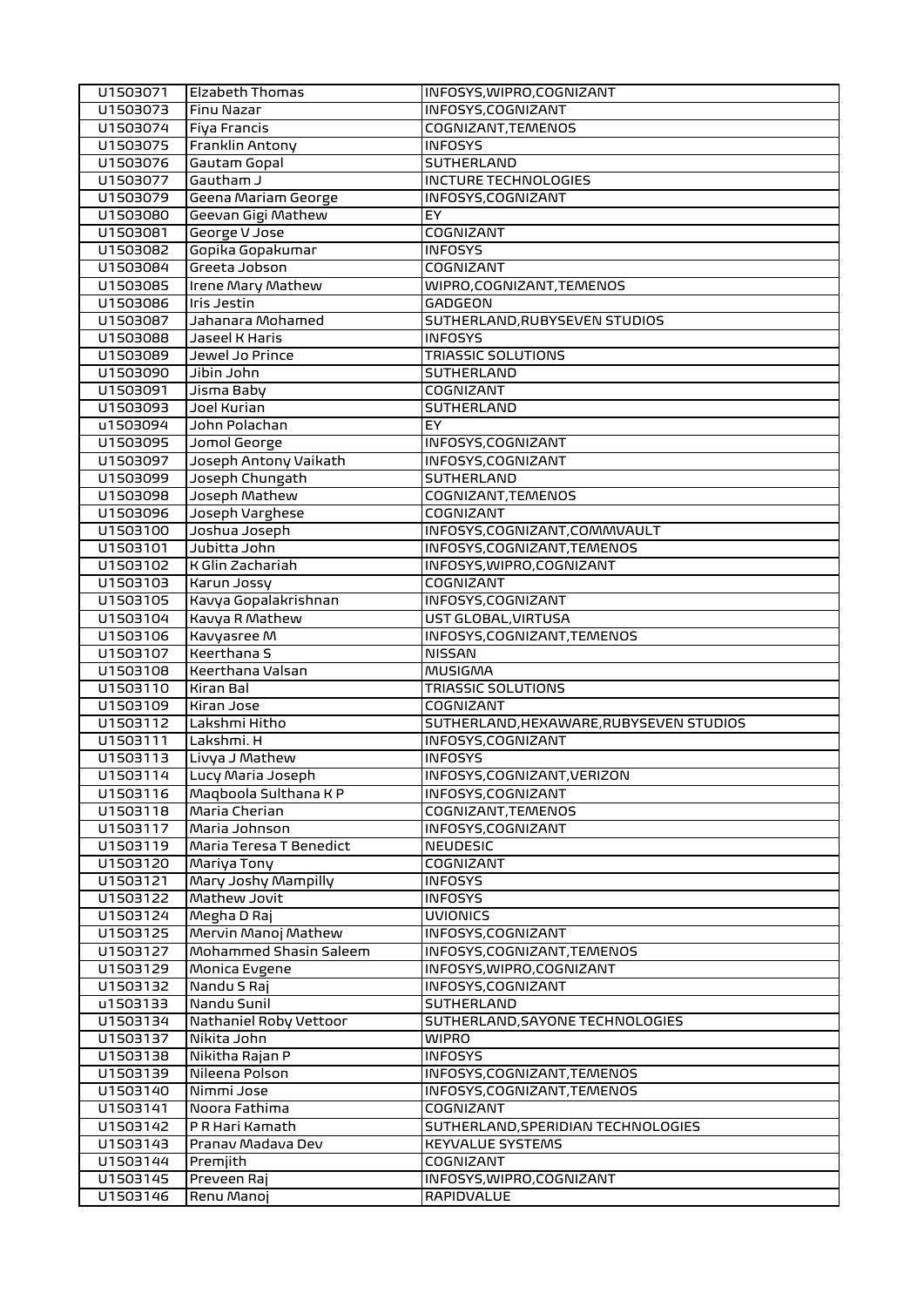| U1503147             | Reshma P                 | <b>INFOSYS, TCS</b>                            |
|----------------------|--------------------------|------------------------------------------------|
| U1503148             | Reshma Roy               | COGNIZANT                                      |
| U1503150             | Ria Jose                 | <b>KEYVALUE SYSTEMS</b>                        |
| U1503151             | Ridhi Agnes George       | TCS                                            |
| U1503152             | Rinku Kurian             | <b>WIPRO</b>                                   |
| U1503153             | Rinky Rachel Mathew      | COGNIZANT                                      |
| U1503154             | Rinu Sibi Kurian         | INFOSYS, COGNIZANT                             |
| U1503155             | <b>Rithu Augustine</b>   | INFOSYS, COGNIZANT, SOUTH INDIAN BANK          |
| U1503157             | <b>Riya Francis</b>      | COGNIZANT, VERIZON                             |
| U1503156             | Riya George              | COGNIZANT, VERIZON                             |
| U1503158             | Riya Jain                | <b>RAPIDVALUE</b>                              |
| U1503159             | Rohit V                  | INFOSYS, COGNIZANT, MUSIGMA                    |
| U1503161             | Rose Anil                | INFOSYS, COGNIZANT, TEMENOS                    |
| U1503162             | Roshan Shibu             | INFOSYS, COGNIZANT, COMMVAULT                  |
| U1503165             | Safwan Abdul Nazaruddin  | <b>INFOSYS</b>                                 |
| U1503166             | Samson M Mathews         | RUBYSEVEN STUDIOS                              |
| U1503167             | Sanjana Rachel Jacob     | <b>WIPRO</b>                                   |
| U1503164             | Sekar Santhosh Krishnan  | INFOSYS, COGNIZANT                             |
| U1503168             | Shaliq Shukoor V         | INFOSYS, COGNIZANT, MUSIGMA                    |
| U1503169             | <b>Sharon Paul</b>       | INFOSYS, COGNIZANT                             |
| U1503171             | Sheenu George            | INFOSYS, COGNIZANT                             |
| U1503172             | Sherin John              | COGNIZANT, MUSIGMA                             |
| U1503173             | Shervin reni Mathew      | SUTHERLAND, BYJU'S                             |
| U1503174             | Shibin Joy               | COGNIZANT                                      |
| U1503175             | Shijith K                | WIPRO, COGNIZANT                               |
| U1503176             | Shikha B Peter           | <b>REDBLACK</b>                                |
| U1503177             | Sidharth K.R             | INFOSYS, COGNIZANT, MUSIGMA                    |
| U1503178             | Srilakshmi Subramaniam   | INFOSYS, WIPRO, COGNIZANT, INFORMATICA         |
| U1503179             | Steffin Abraham          | COGNIZANT                                      |
| U1503180             | Steny                    | INFOSYS, COGNIZANT                             |
| U1503181             | <b>Sterin Thomas</b>     | INFOSYS, WIPRO                                 |
| U1503183             | Susan Joseph Kollamala   | COGNIZANT                                      |
| U1503184             | Swathi Sunil             | COGNIZANT                                      |
| U1503185             | Tana Luciya Joji         | INFOSYS, COGNIZANT                             |
| U1503186             | Tevin Jose Menacherry    | <b>TATA COMMUNICATIONS</b>                     |
| U1503188             | Theres Megha Franklin    | COGNIZANT                                      |
| U1503190             | Vandana S                | INFOSYS, COGNIZANT                             |
| U1503191             | Varsha E P               | <b>MUSIGMA</b>                                 |
| U1503192             | Varsha Sara Thomas       | <b>WIPRO</b>                                   |
| U1503193             | Vijai Jacob Kariat       | INFOSYS, WIPRO, COGNIZANT                      |
| U1503194             | Vinayak S                | <b>INFOSYS, SAP LABS</b>                       |
| U1503195<br>U1503196 | Vivek Antony<br>Vrinda V | <b>UVIONICS</b><br>INFOSYS, COGNIZANT, TEMENOS |
| U1503197             | Yadu B                   | INFOSYS, COGNIZANT                             |
|                      | Yakoob Youseph Cyrus     | <b>INFOSYS</b>                                 |
| U1503198             |                          | ELECTRONICS & COMMUNICATION ENGINEERING        |
| U1501001             | A. Shane David           | SUTHERLAND                                     |
| U1501002             | Abhilash Anto            | COGNIZANT, INFOVIEW                            |
| U1501004             | Abin Thomas CT           | COGNIZANT, INFOVIEW                            |
| U1501005             | Achyuth P                | WIPRO VLSI                                     |
| U1501006             | Adaniya sahuva k s       | SUTHERLAND                                     |
| U1501007             | Adharsh B Puthumana      | SUTHERLAND                                     |
| U1501008             | Aditya Anil              | MITSOGO TECHNOLOGIES                           |
| u1501009             | Aishwarya S              | COGNIZANT                                      |
| U1501011             | Aiswarya P               | <b>INFOSYS</b>                                 |
| U1501012             | Akash J John             | SUTHERLAND, WISILICA                           |
| u1501019             | Aleena Albert            | SUTHERLAND, AMAZON                             |
| U1501018             | Aleena George            | UST GLOBAL                                     |
| U1501017             | Aleena S Paul            | QUEST GLOBAL                                   |
| U1501021             | Alice Thankam Mathew     | <b>KALKITECH</b>                               |
| U1501022             | Alisha Elizabeth Siby    | SUTHERLAND, ATTINAD SOFTWARE                   |
| U1501023             | Allan Cherian Jacob      | SUTHERLAND                                     |
| U1501024             | Alwin Arakkal            | SUTHERLAND, SAYONE TECHNOLOGIES                |
| U1501026             | Amala Davis              | <b>KPIT</b>                                    |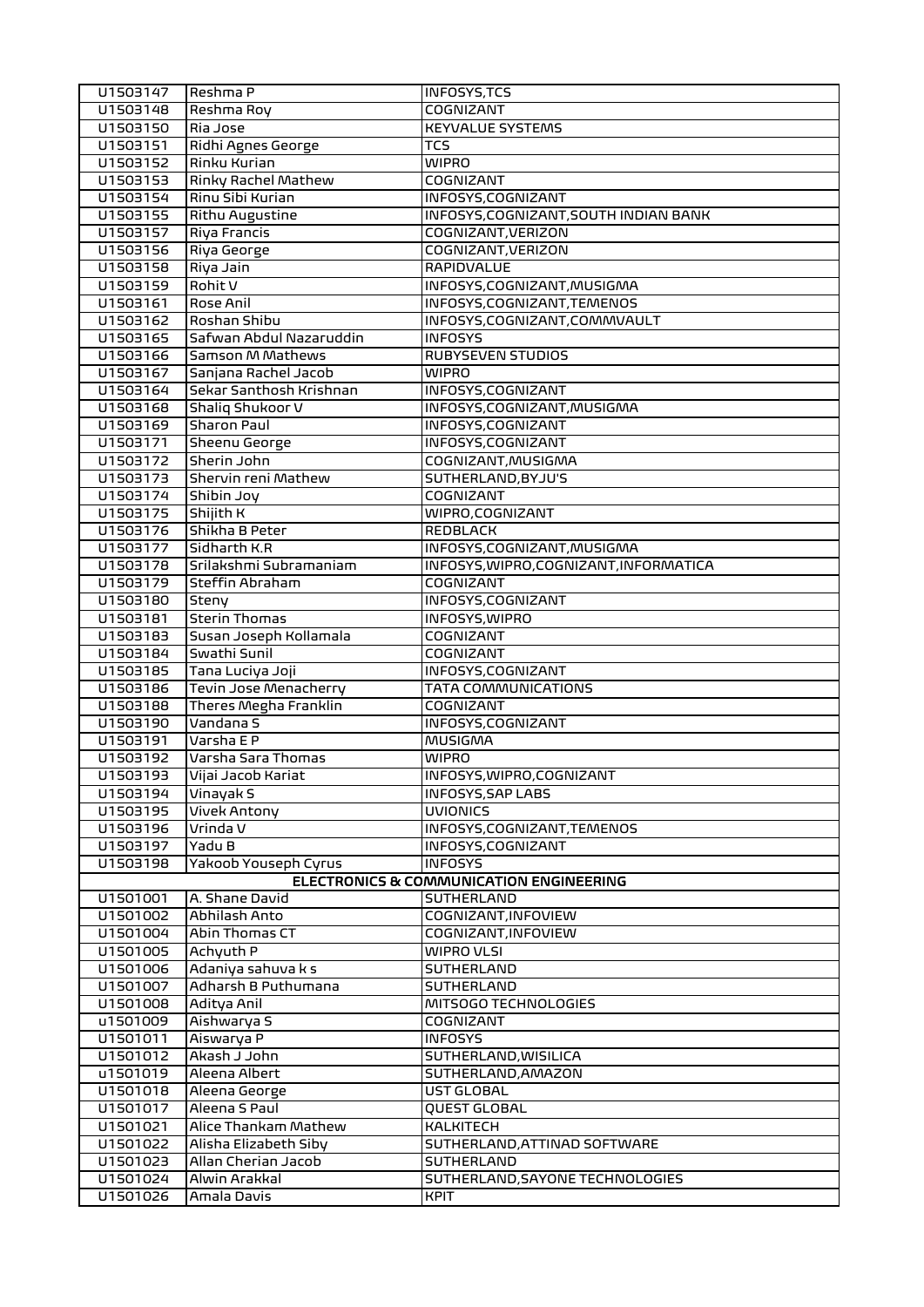| U1501028             | Amiya Elizeba Varghese              | EY                                                   |
|----------------------|-------------------------------------|------------------------------------------------------|
| U1501029             | Amna.Pulickal.Asgar                 | <b>INFOSYS</b>                                       |
| U1501030             | Amrita Ranjit                       | SUTHERLAND                                           |
| U1501031             | Amrutha J S                         | <b>INFOSYS</b>                                       |
| U1501032             | Amrutha Sajeev                      | SUTHERLAND                                           |
| U1501033             | Aneena Elezabeth Alex               | EY                                                   |
| U1501034             | Anita Joseph                        | GADGEON                                              |
| U1501035             | Anitha K S                          | EY                                                   |
| U1501036             | Anjali Chinnu Jacob                 | <b>KPIT</b>                                          |
| U1501037             | Anjana Annmariya Chandy             | <b>INFOSYS</b>                                       |
| U1501039             | Anjana Mariam Benny                 | <b>SUTHERLAND</b>                                    |
| u1501040             | Anju Alex                           | INFOSYS, MUSIGMA                                     |
| u1501041             | Ann Mary Jacob                      | UST GLOBAL                                           |
| U1501042             | Anna Xavier                         | <b>INCTURE TECHNOLOGIES</b>                          |
| U1501043             | Annie Merin Johney                  | <b>INFOSYS</b>                                       |
| U1501045             | Aparna K                            | SUTHERLAND                                           |
| U1501046             | Arathi K.A                          | WIPRO VLSI                                           |
| U1501047             | Arjun Shaju                         | WIPRO VLSI                                           |
| U1501049             | Asish Babu                          | <b>SUTHERLAND</b>                                    |
| U1501051             | Athira S Nair                       | <b>TATA ELXSI</b>                                    |
| U1501052             | Athira Shanker                      | <b>INFOSYS</b>                                       |
| U1501054             | Athira Sivadas                      | <b>INFOSYS</b>                                       |
| U1501055             | Athira TR                           |                                                      |
|                      |                                     | INFOSYS, IGNITARIUM                                  |
| U1501056             | Athul Samuel                        | SUTHERLAND, SAYONE TECHNOLOGIES, SPERIDIAN TECHNOLO( |
| U1501058             | Avinash Krishnan                    | COGNIZANT                                            |
| U1501059             | Ayana Davis                         | SUTHERLAND                                           |
| U1501060             | <b>Belen Mathews Jacob</b>          | <b>SUTHERLAND</b>                                    |
| U1501061             | Ben Luke Cherian                    | SUTHERLAND                                           |
| U1501062             | Benito jolly                        | <b>SUTHERLAND</b>                                    |
| U1501064             | Cassandra D'Souza                   | <b>WIPRO VLSI</b>                                    |
| U1501065             | Cerin Babu                          | <b>SUTHERLAND</b>                                    |
| U1501066             | Christina B Paul                    | <b>SUTHERLAND</b>                                    |
| U1501067             | Christy Francis                     | INFOSYS, COGNIZANT                                   |
| U1501068             | Danya S                             | <b>HEXAWARE,TCS</b>                                  |
| U1501069             | Deepthy Shajan                      | <b>KPIT</b>                                          |
| U1501070             | Denis Sebastian                     | <b>NINELEAPS</b>                                     |
| U1501071             | Devika Ajit                         | <b>COGNIZANT</b>                                     |
| U1501072             | Dhani Lizbeth Prakash               | INFOSYS, COGNIZANT                                   |
| U1501076             | Donna Kochuthresia John             | HEXAWARE, IBS                                        |
| U1501078             | Elsa Alex                           | <b>INFOSYS</b>                                       |
| U1501082             | Geethika R.                         | <b>TATA ELXSI</b>                                    |
| U1501084             | George K Johny                      | SUTHERLAND                                           |
| U1501085             | Gopika E Jayan                      | COGNIZANT                                            |
| U1501087             | <b>Grace Baby</b>                   | SUTHERLAND                                           |
| U1501088             | Hannah Anne Abraham                 | EY, SUTHERLAND, ATTINAD SOFTWARE,                    |
| U1501090             | Harikrishnan K B                    | AMAZON                                               |
| U1501092             | Irene Issac Dapril                  | EY                                                   |
| U1501093             | Jacob Alias                         | <b>KPIT</b>                                          |
| U1501094             | James Joseph                        | COGNIZANT                                            |
| U1501097             | Jiss Joseph                         | WIPRO, COGNIZANT                                     |
| U1501098             | Jithin S Nair                       | <b>INFOSYS</b>                                       |
| U1501099             | John Paul                           | <b>INFOSYS</b>                                       |
| U1501105             | Kajal                               | WIPRO VLSI                                           |
| U1501108             | Kishore George                      | INFOSYS, COGNIZANT                                   |
| U1501109             | <b>Kolbin Pious</b>                 | WIPRO VLSI                                           |
| U1501110             | Kurian Sajan                        | UST GLOBAL                                           |
| U1501111             | Lidiya Theresa P.A                  | RAPIDVALUE                                           |
| U1501112             | Livya Elsa Jacob                    | SUTHERLAND                                           |
|                      | Malavika Sreejan                    |                                                      |
| U1501113<br>U1501116 | Maria Jerson                        | COGNIZANT                                            |
|                      |                                     | COGNIZANT                                            |
| U1501115             | Maria Varghese                      | UST GLOBAL                                           |
| U1501117             | Mary Elyna Shajan                   | UST GLOBAL                                           |
| U1501120             | Merin Dominic<br>Muhammed Zenher PA | UST GLOBAL, TCS                                      |
| U1501125             |                                     | <b>CERIUM SYSTEMS</b>                                |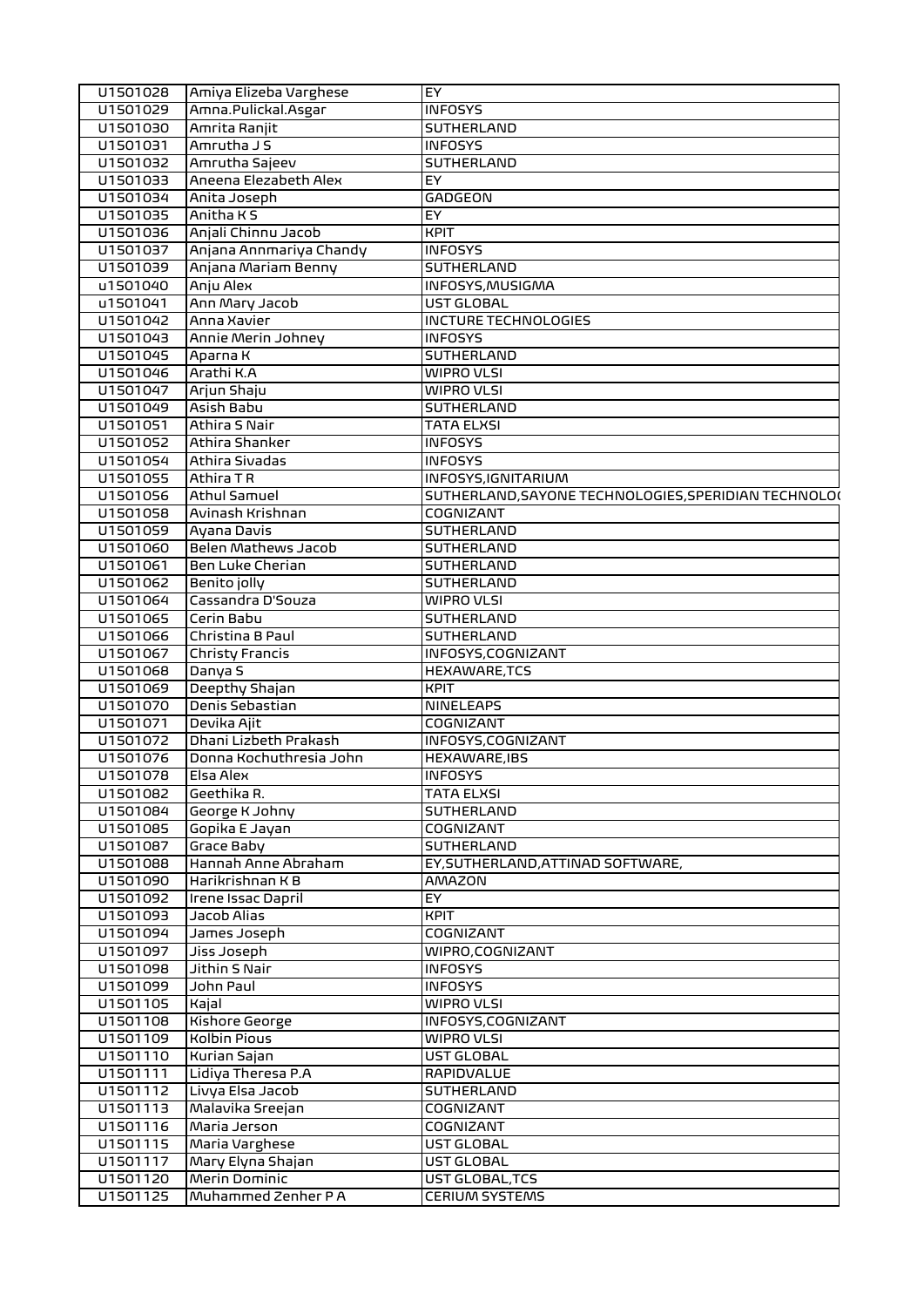| U1501126             | Nada Fathima                             | <b>CERIUM SYSTEMS</b>                  |
|----------------------|------------------------------------------|----------------------------------------|
| U1501127             | Nadeem Mushtag                           | <b>KPIT*, UST GLOBAL</b>               |
| U1501128             | Najma Mohammad Ali                       | <b>CERIUM SYSTEMS</b>                  |
| U1501129             | Navya Shajan                             | INFOSYS, COGNIZANT                     |
| U1501131             | Neethu Elsa Mathew                       | COGNIZANT                              |
| U1501132             | Nidhi Anna Kurien                        | <b>COGNIZANT</b>                       |
| U1501134             | Nikhil Joseph Pious                      | INFOSYS, COGNIZANT                     |
| U1501133             | Nikhil Saajan                            | SUTHERLAND, MITSOGO TECHNOLOGIES       |
| U1501135             | Nirmal Mathew Thomas                     | <b>COGNIZANT</b>                       |
| U1501137             | Nitha Elizabeth John                     | <b>COGNIZANT</b>                       |
| U1501138             | Nithin P                                 | INFOSYS, COGNIZANT                     |
| U1501141             | Nitin Das                                | <b>SUTHERLAND</b>                      |
| U1501142             | Noel Varghese                            | <b>KPIT</b>                            |
| U1501048             | P B Aruljith                             | <b>NINELEAPS</b>                       |
| U1501143             | P K Sreedevi Nambiar                     | <b>INFOSYS</b>                         |
| U1501144             | Parvathi K P                             | <b>INFOSYS</b>                         |
| U1501145             | Priyamvadha KP                           | <b>TCS</b>                             |
| U1501147             | Rahul Dayaseelan                         | INFOSYS, COGNIZANT                     |
| U1501149             | Rajashree R Menon                        | <b>WIPRO VLSI</b>                      |
| U1501151             | Rebeca Ann Joby                          | <b>SUTHERLAND</b>                      |
| U1501152             | Reshma Abraham                           | COGNIZANT                              |
| U1501153             | Richu Johnson                            | <b>SUTHERLAND</b>                      |
| U1501154             | Rini Varghese                            | <b>SUTHERLAND</b>                      |
| U1501155             | Ritta Maria Thaliath                     | COGNIZANT                              |
| U1501157             | Rohith M                                 | <b>KPIT</b>                            |
| U1501158             | Sabu Hussain                             | <b>INFOSYS</b>                         |
| U1501161             | Samuel P George                          | <b>TRIASSIC SOLUTIONS</b>              |
| U1501164             | Sanjay Subash                            | <b>KPIT</b>                            |
| U1501171             | Shivani S Nair                           | <b>WIPRO VLSI</b>                      |
| U1501172             | Shwetha Theresa Thomas                   | COGNIZANT                              |
| U1501173             | Silpa Kadavil Madanamohanan              | INFOSYS, COGNIZANT, SOUTH INDIAN BANK  |
| U1501174             | Simble Saju                              | SUTHERLAND, RAPIDVALUE                 |
| U1501175             | Sleejy Kottuviruthil George              | SUTHERLAND                             |
| U1501177             | Sooraj Abraham                           | INFOSYS, COGNIZANT                     |
| U1501178             | Sravan A Dinesh                          | <b>VVDN</b>                            |
| U1501179             | Sreebin K                                | <b>INFOSYS</b>                         |
| U1501180             | Sreelakshmi R                            | COGNIZANT<br>INFOSYS, COGNIZANT        |
| U1501182<br>U1501183 | Sruthi Haridas                           | COGNIZANT                              |
|                      | Sultana Najeeb                           |                                        |
| U1501184<br>U1501185 | Sunny G Vaikathuparampan<br>Suvratha R R | <b>COGNIZANT</b>                       |
| U1501186             | Swetha N Prabhu                          | <b>TATA ELXSI</b><br><b>TATA ELXSI</b> |
| U1501189             | Tanya Thankachan                         | SUTHERLAND, UST GLOBAL                 |
| U1501190             | <b>Tenson Tomy</b>                       | EY                                     |
| U1501191             | Thara Jacob                              | <b>COGNIZANT</b>                       |
| U1501192             | Theresa Anitta Jaison                    | COGNIZANT                              |
| U1501194             | Treesa Angel George                      | <b>INFOSYS</b>                         |
| U1501196             | Varsha Santhosh                          | SUTHERLAND                             |
| U1501197             | Varun V                                  | INCTURE TECHNOLOGIES                   |
| U1501199             | Vishal T.P                               | COGNIZANT                              |
| U1501200             | vishnuprasad KS                          | INFOSYS, COGNIZANT                     |
| U1501201             | YadhuKrishnan K U                        | <b>COGNIZANT</b>                       |
|                      |                                          | ELECTRICAL & ELECTRONICS ENGINEERING   |
| U1505002             | Aakash V Nambiar                         | SUTHERLAND, AMAZON                     |
| U1505003             | Abhijith P S                             | BYJU'S                                 |
| U1505005             | Adhithiyan J Prakash                     | SUTHERLAND                             |
| U1505007             | Aishwarya Krishna R                      | COGNIZANT, KALKITECH                   |
| U1505008             | Aiswarya A                               | <b>TEMENOS</b>                         |
| U1505009             | Akhil James                              | SUTHERLAND, SOUTH INDIAN BANK          |
| U1505013             | Aman Dilip                               | SUTHERLAND, AMAZON                     |
| U1505016             | Ann George                               | <b>SUTHERLAND</b>                      |
| U1505018             | Archana Santhosh                         | INFOSYS, COGNIZANT                     |
| U1505020             | Ashwin S Varghese                        | COGNIZANT                              |
| U1505021             | Asif M Salil                             | INFOSYS, COGNIZANT                     |
|                      |                                          |                                        |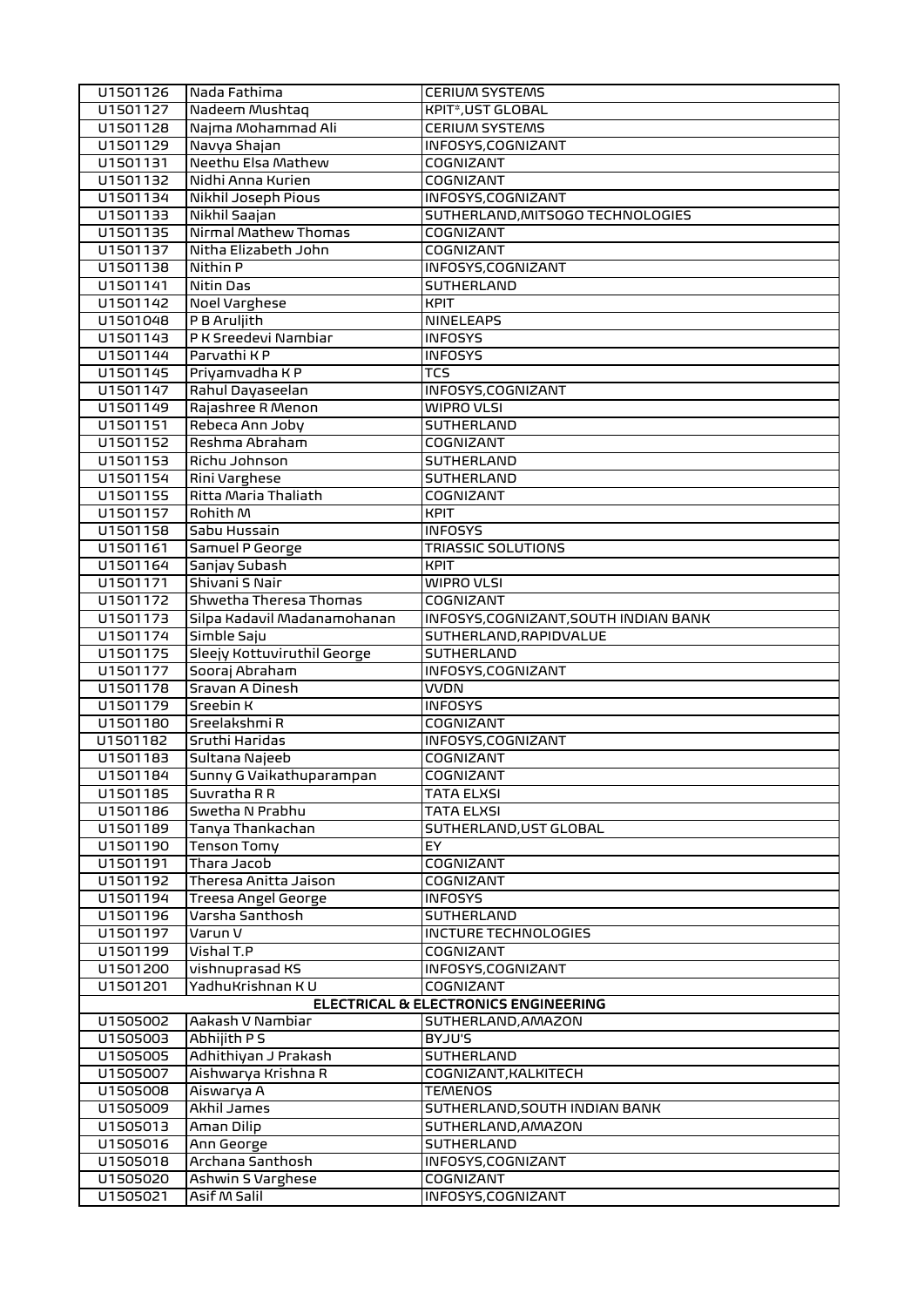| U1505023 | <b>Aswathy R Nair</b>          | <b>SUTHERLAND</b>                |
|----------|--------------------------------|----------------------------------|
| U1505024 | Ben Watson Joseph              | AMAZON                           |
| U1505025 | <b>Binil K Babu</b>            | SUTHERLAND, SOUTH INDIAN BANK    |
| U1505026 | Cheruvu Ramakasyap             | INFOSYS, COGNIZANT               |
| U1505028 | Dev Krishna V                  | INFOSYS, COGNIZANT               |
| U1505029 | Diniya Francis                 | <b>EXPERION TECHNOLOGIES</b>     |
| U1505030 | Divya Babu                     | COGNIZANT                        |
| U1505032 | Eshana Mariam John             | TATA ELXSI                       |
| U1505033 | Gayathri Sreekumar Kaimal      | <b>COGNIZANT</b>                 |
| U1505035 | Jees John                      | <b>COGNIZANT</b>                 |
| U1505041 | Joyal Kochukarotu              | SUTHERLAND                       |
| U1505043 | Justin Joy                     | COGNIZANT                        |
| U1505044 | Lakshmi.R.Menon                | SUTHERLAND, TRAVANCORE ANALYTICS |
| U1505046 | Mithun Paul                    | SUTHERLAND                       |
| U1505048 | Nikitha Ann Jose               | SUTHERLAND                       |
| U1505050 | Pritti Paul Joseph Kunnampilly | COGNIZANT                        |
| U1505052 | Rosemary Kurian                | INFOSYS, COGNIZANT               |
| U1505053 | Sabarinath R                   | <b>QUEST GLOBAL</b>              |
| U1505055 | Sayana Baburaj                 | SUTHERLAND, UST GLOBAL           |
| U1505058 | Sithara Km                     | <b>TATA ELXSI</b>                |
| U1505059 | Sivaprasad Mani                | EY.                              |
| U1505060 | Solamen Paul                   | SUTHERLAND                       |
| U1505061 | Surya S                        | <b>INFOSYS</b>                   |
| U1505063 | Vandana Nair                   | QUEST GLOBAL                     |
| U1505064 | Varun Madhusudhanan            | SUTHERLAND                       |
| U1505065 | Vibin Abraham Roy              | ABB                              |
| U1505066 | Vismaya S                      | UST GLOBAL                       |
|          |                                | <b>INFORMATION TECHNOLOGY</b>    |
| U1504001 | Afanda Mol Glancy              | RAPIDVALUE                       |
| U1504002 | Ahsana Hassan                  | UST GLOBAL                       |
| U1504003 | Akash Ramesh M                 | <b>INFOSYS</b>                   |
| U1504004 | Aleena George                  | COGNIZANT                        |
| U1504005 | Alina Jose                     | <b>TRIASSIC SOLUTIONS</b>        |
| U1504008 | Angel Susan Sabu               | SUTHERLAND                       |
| U1504009 | Anil S Nair                    | <b>RAPIDVALUE</b>                |
| U1504010 | Anima M M                      | SUTHERLAND                       |
| U1504011 | Anjana A                       | TCS                              |
| U1504012 | Anna Ebby                      | EY                               |
| U1504013 | Aparna Paul                    | <b>HEXAWARE, IBS</b>             |
| U1504014 | Ardra K John                   | SUTHERLAND                       |
| U1504015 | Ashiq Hassan                   | INFOSYS, COGNIZANT               |
| U1504016 | Athulya James                  | SUTHERLAND, UST GLOBAL           |
| U1504018 | Devika Shibu                   | INFOSYS, COGNIZANT               |
| U1504019 | Elizabeth Joshy                | SUTHERLAND, AMAZON               |
| U1504021 | Hiba Hameed                    | COGNIZANT                        |
| U1504022 | Jasmine Poothicote Jikky       | SUTHERLAND                       |
| U1504025 | Joel John Francis              | SUTHERLAND                       |
| U1504026 | Jofia Joe                      | SUTHERLAND, IGNITARIUM           |
| U1504028 | Jumana Abdul Jaleel            | SPERIDIAN TECHNOLOGIES           |
| U1504030 | K.V. Vijay Kumar               | <b>INFOSYS</b>                   |
| U1504033 | Krishna Priya Venu             | <b>IBM</b>                       |
| U1504034 | Lanza Lawrence                 | SUTHERLAND, UST GLOBAL           |
| U1504035 | Liya Varghese                  | TATA ELXSI                       |
| U1504036 | M.S.Gayathri                   | COGNIZANT                        |
| U1504039 | Mintu Antony                   | NEILSON VISUAL IQ, SUTHERLAND    |
| U1504041 | Naina Fathima Sayed            | INFOSYS, COGNIZANT               |
| U1504042 | Nanappan Akin Thomas           | INFOSYS, COGNIZANT               |
| U1504043 | <b>Nancy Thomas</b>            | <b>INFOSYS</b>                   |
| U1504006 | Pillai Anagha Jayaprakash      | COGNIZANT                        |
| U1504045 | Prabhashankar Kannapan         | INFOSYS, WIPRO, COGNIZANT        |
| U1504046 | Prejith Premkumar              | INFOSYS, MUSIGMA                 |
| U1504049 | Rhea Susan Mathew              | INFOSYS, COGNIZANT               |
| U1504050 | Roshni Krishnan                | INFOSYS, COGNIZANT               |
| U1504051 | Rosiya Manoj                   | COGNIZANT                        |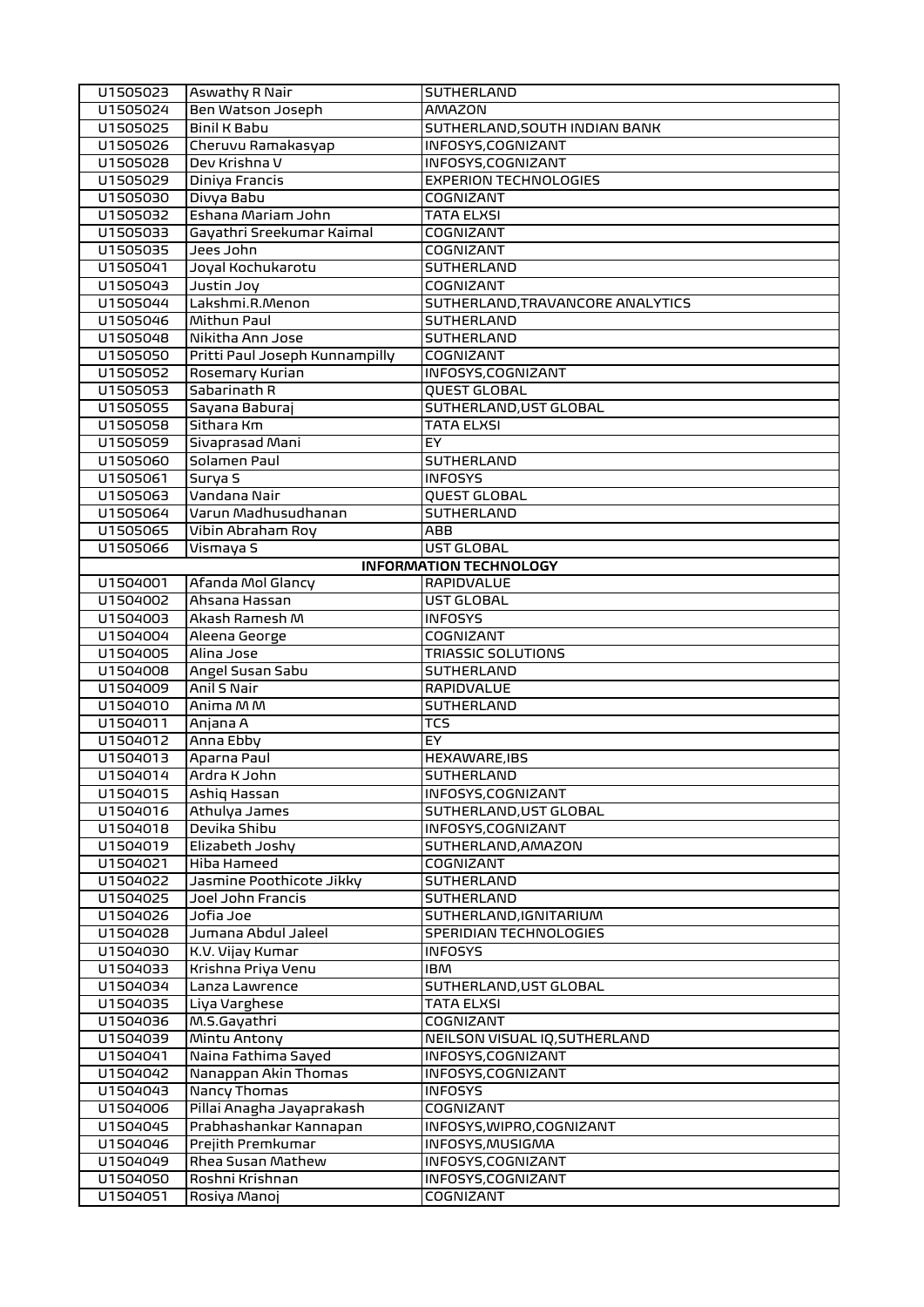| U1504052             | Sara Anil                       | <b>INFOSYS</b>                                    |
|----------------------|---------------------------------|---------------------------------------------------|
| U1504053             | Shifara.P.S                     | <b>INFOSYS</b>                                    |
| U1504054             | Shikha Nambiar                  | <b>WIPRO</b>                                      |
| U1504055             | Sneha Ann Thomas                | SUTHERLAND                                        |
| U1504056             | Sneha Thomas Mathew             | <b>TCS</b>                                        |
| U1504058             | Swetha Surendran                | <b>INFOSYS</b>                                    |
| U1504057             | T Sudish Nair                   | <b>INFOSYS</b>                                    |
| U1504059             | Thomas Purackal                 | <b>EY</b>                                         |
| U1504060             | Upasana Unnikrishnan            | <b>INFOSYS</b>                                    |
| U1504061             | Zaman Basheer KC                | INFOSYS, COGNIZANT                                |
|                      |                                 | <b>MECHANICAL ENGINEERING</b>                     |
| U1506001             | Aadithya Putiyan                | MAHABIR, ANALOGY                                  |
| U1506003             | Abhijith K Ajay                 | AMAZON                                            |
| U1506002             | Abhijith Rajan                  | WIPRO, JINDAL STAINLESS                           |
| U1506006             | Aby Biju Narayamparambil        | COGNIZANT, SCANIA                                 |
| U1506010             | <b>Ahmed Harris</b>             | SUTHERLAND                                        |
| U1506012             | Ajay John chacko                | COGNIZANT, SOUTH INDIAN BANK                      |
| U1506014             | Akhil C S                       | AMAZON                                            |
| U1506016             | Alan Jones Ukken                | INFOSYS, COGNIZANT                                |
| U1506019             | Allwyn Francis                  | <b>IBS</b>                                        |
| U1506022             | Amritha Behanan                 | <b>AMAZON</b>                                     |
| U1506024             | Anashwara S Nair                | INFOSYS, COGNIZANT, INDIAN NAVY                   |
| U1506028             | Arnold Fernandez                | <b>INFOSYS</b>                                    |
| U1506029             | Arunkumar G Bhat                | TEMENOS, SAINT GOBAIN                             |
| U1506030             | Ashwin Ashraf                   | <b>INFOSYS</b>                                    |
| U1506031             | Aswin Biju                      | <b>INFOSYS</b>                                    |
| U1506036             | <b>Befin Thomas</b>             | SPERIDIAN TECHNOLOGIES                            |
| U1506037             | Bimal Oommen John               | COGNIZANT                                         |
| U1506039             | C S Sajay Syam                  | COGNIZANT, MENKOL INDUSTRIES<br>SUTHERLAND        |
| U1506041<br>U1506044 | Chris Joseph<br>Digin M Biji    | <b>INFOSYS</b>                                    |
| U1506045             | Ebin Cheriyan                   | SUTHERLAND                                        |
| U1506047             | Erwin Mathew Louis              | SUTHERLAND, ROBERT BOSCH                          |
| U1506049             | Fuad Umar Hassan                | INFOSYS, COGNIZANT                                |
| U1506051             | Jackson Siby                    | INFOSYS, COGNIZANT                                |
| U1506054             | Jerald Joseph                   | INFOSYS, COGNIZANT                                |
| U1506055             | Jerin Donichen                  | <b>AMAZON</b>                                     |
| U1506057             | Jeswin Kaleeckal Jacob          | SUTHERLAND                                        |
| U1506059             | Jibin Jafar                     | COGNIZANT                                         |
| U1506062             | John Raphael                    | AMAZON                                            |
| U1506063             | John Sebert Mampilli            | <b>IBS</b>                                        |
| U1506069             | Joseph Boney Veliath            | SUTHERLAND                                        |
| U1506067             | Joseph Joseph                   | <b>INFOSYS</b>                                    |
| U1506071             | Joswin KS                       | SUTHERLAND                                        |
| U1506072             | Jowin Jose                      | INFOSYS, COGNIZANT                                |
| U1506074             | K A Jayakrishnan                | COGNIZANT                                         |
| U1506076             | Kevin Binoy Mathew              | WIPRO,AMAZON                                      |
| U1506078             | Kiran Alex Johnson              | COGNIZANT                                         |
| U1506079             | Kuriyachen Thomas               | COGNIZANT                                         |
| U1506080             | Kuriyan Felix P J               | SUTHERLAND, COGNIZANT                             |
| U1506082             | Linoy Antony                    | COGNIZANT, CAMERON                                |
| U1506083             | Manu Sebastian                  | INFOSYS, COGNIZANT, IIT - HYDERABAD, ROBERT BOSCH |
| U1506084             | Martin paul                     | BYJU'S                                            |
| U1506085             | Mathew Kurian Pattanathu        | AMAZON                                            |
| U1506086             | Medath Sobhy                    | SPERIDIAN TECHNOLOGIES, FEDERAL BANK              |
| U1506087             | Mirdas K                        | COGNIZANT                                         |
| U1506089             | Mohammed Asif                   | COGNIZANT                                         |
| U1506088             | Mohammed Farzeen                | COGNIZANT, ASPECT RATIO                           |
| U1506092             | Nandakishore J R                | AMAZON                                            |
| U1506099             | Pradyuth Ramkishore             | INFOSYS, COGNIZANT, SAINT GOBAIN                  |
| U1506100             | Pranav K Premnath               | COGNIZANT, ROBERT BOSCH                           |
| U1506104<br>U1506105 | Rajath N<br>Ranjit Babu Parambi | <b>INFOSYS</b><br>COGNIZANT                       |
| U1506107             | Ronald Roy                      | <b>CR PLASTIC PRODUCTS</b>                        |
|                      |                                 |                                                   |